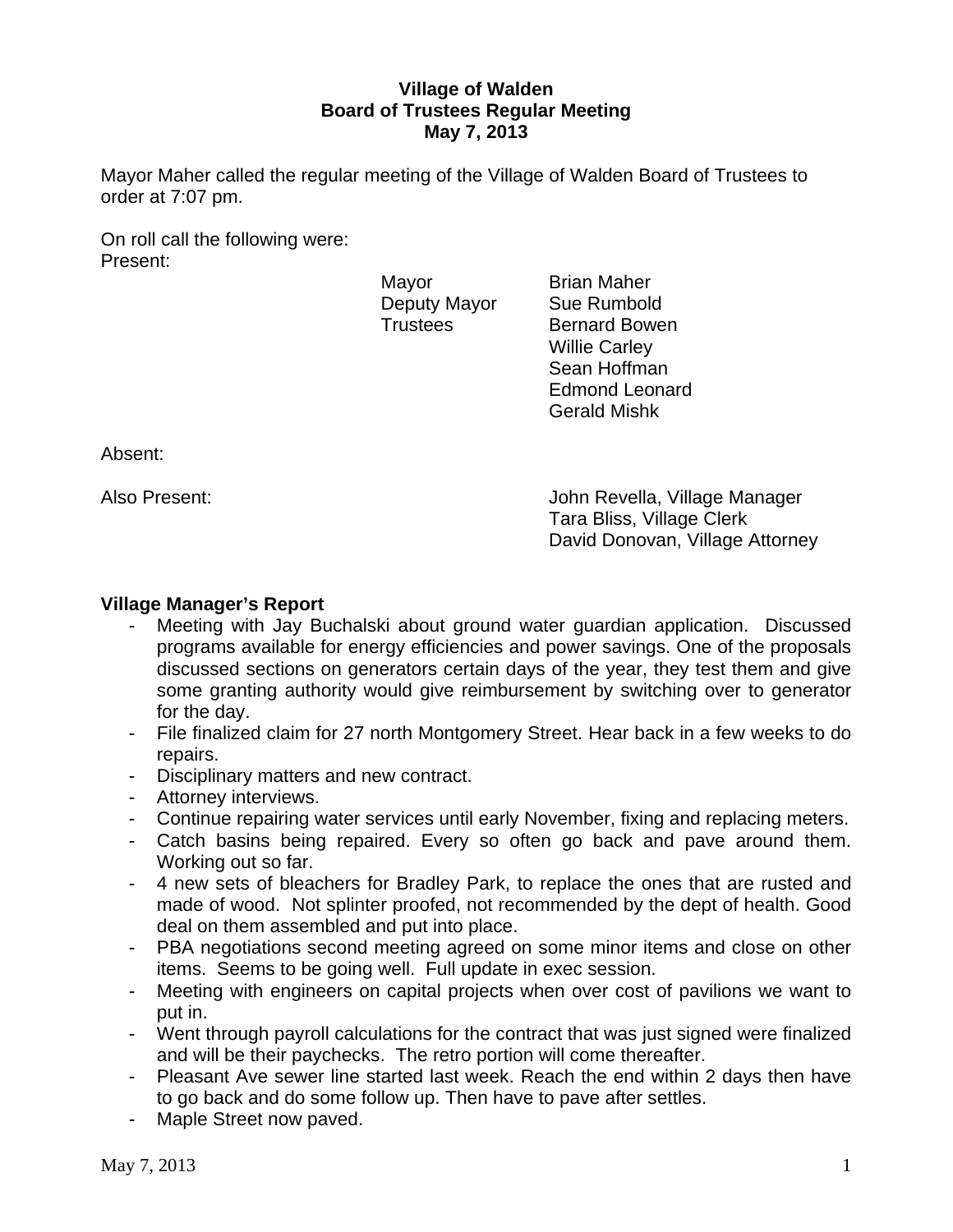- Bradley Park getting paved this week. Schedule didn't work out for contractor. Depends on the weather.
- Meeting with new Village attorney regarding pending matters and met with office and department heads.
- Meeting with garbage company, special council, deputy treasure and deputy mayor implementation and went over issues we've been having so that doesn't happen again in the future.
- DOT local office regarding work with sate right aways. Issue with water main break on route 52, didn't do right away. Sat there for a week.
- Central Hudson about the easement by wells 4, 5, 6. Asked in the past now need it.
- EPA Tin Brook sewer project.
- Local Buddhist temple for staff and officials. Got 2 donations from them for our hospitality.
- Association Towns Villages and O& R power grid and what that would affect. Not enthusiastic about it. Wait on that until we have other sources so we don't have brown outs a few years ago as CA did.
- Meeting with partners from VDDW discussed different assistance they have been giving us as a part of the audit fee seems to be going well.
- Thruway officially closed. Ace coming in soon to be renovating and open before anything happens. Liquor store moving to lower floor of Sporting Goods shortly. Albany Ave Ext doesn't close for emergency purposes. Dean asking not to for that purpose.
- Hess is closed. Lease expired and they didn't renew. Not getting along, not sure what is happening there. Excavation is getting tanks and pumps out of there. Water services are not the proper. Found 2 looking for 1 more to find that service and take care of it properly.
- Tax levy is ready. Some minor budget adjustments for year end.
- Farmers market is set from 11:30-4:30 at fireman triangle.
- Basketball for life begins this weekend.
- Library program with Mastange group in the Himalayas too. Went well.
- CSEA negotiations tied up loose end from prior contract and new contract schedule was discussed.

Deputy Mayor Rumbold said she had a follow up from IWS meeting. Asked Lauren to keep her informed regarding issues and shared with Manager Revella. There are 2 properties she needs to review with Manager Revella. There was an issue with communication between IWS and Lauren, which has been worked out. Called with issues the other day, said to please let them know that we will be discussing it at the board meeting and we are expecting everything to be done by Friday. Hopefully everything will be where it needs to be by Friday and if not let her know. Also at McKinley Corner, need to figure out a way to alleviate some traffic during rush hour. Now that Hess is closed, she's concerned about road rage and accidents going on there. Maybe meet with the Police Chief to see if we can get an officer there since it's a critical situation at that time of night. Sometimes traffic is at a standstill.

Manager Revella stated that we tried that, just need to account for that financially.

Deputy Mayor Rumbold expressed her concern for the 204 more cars coming from Kidd farm when that happens. Maybe need to find something in the Village before it gets worse.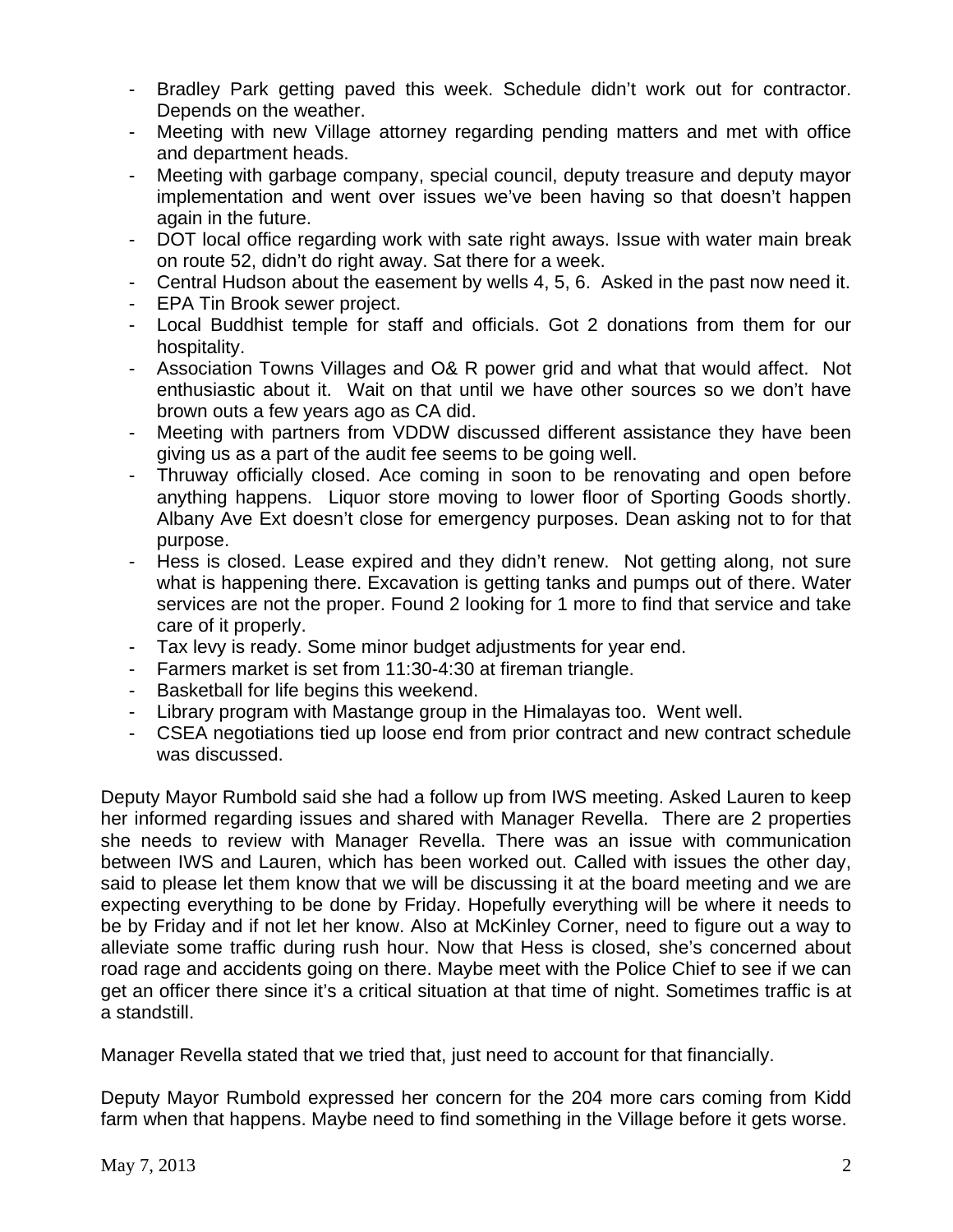Trustee Bowen asked if it was possible to get the pot hole right at Main and Oak filled, right in front of the bar on Main Street.

Manager Revella replied it's a State Road if they don't hurry we will fill it.

Trustee Carley asked how long it would take to fix a light on the streets.

Manager Revella replied that NYSEG installs them and work orders are in, waiting to be filled.

# **Approval of February 26, 2013 Minutes**

Deputy Mayor Rumbold made the motion to approve the February 26, 2013 Minutes. Seconded by Trustee Leonard. 6 ayes, 0 nays, 1 abstention (Trustee Bowen). Minutes Approved.

# **Trustee's Committee Reports**

# **Town of Montgomery & DPW liaison – Trustee Leonard**

Trustee Leonard reported nothing.

# **Village Clerk & Village Treasurer Liaison – Trustee Bowen**

Trustee Bowen wanted to give Peter and Lauren kudos for their hours of putting in to helping out getting taxes done in a timely manner, still over worked in there and trying to get things up to date.

# **Police Department Liaison – Deputy Mayor Rumbold**

Deputy Mayor Rumbold reported nothing.

# **Planning and Zoning Boards as well as the Building Department Liaison – Trustee Hoffman**

Trustee Hoffman met with Dean today, things are picking up at the Village in spring, a lot of applications for decks. Believes there were 18 building permits in the last 2 weeks. Thruway closed, Dean did inspection of Liquor store, on Friday. 22 East Main approved and 81 East Main, has been approved as a restaurant. Site plan waiver approved weight loss center at what used to be Roccos.

# **School Board and Recreation & Parks Liaison – Willie Carley**

Trustee Carley was not able to talk to Mike today or last week. Not sure about the 18<sup>th</sup> Midge dedication 1pm.

Mayor Maher told Village Attorney Donovan that they would like to do a proclamation and present it to the family in a frame.

Manager Revella reported that the tennis program started and there are 20 more kids this year. 100 mixed registrations for summer camp. Expect a large increase this year as Montgomery capped at 250.

Trustee Carley mentioned the vote on the  $21<sup>st</sup>$  for school board. He also reminded everyone that the Meet the Candidates night is Thursday. There are 3 positions with 5 applications.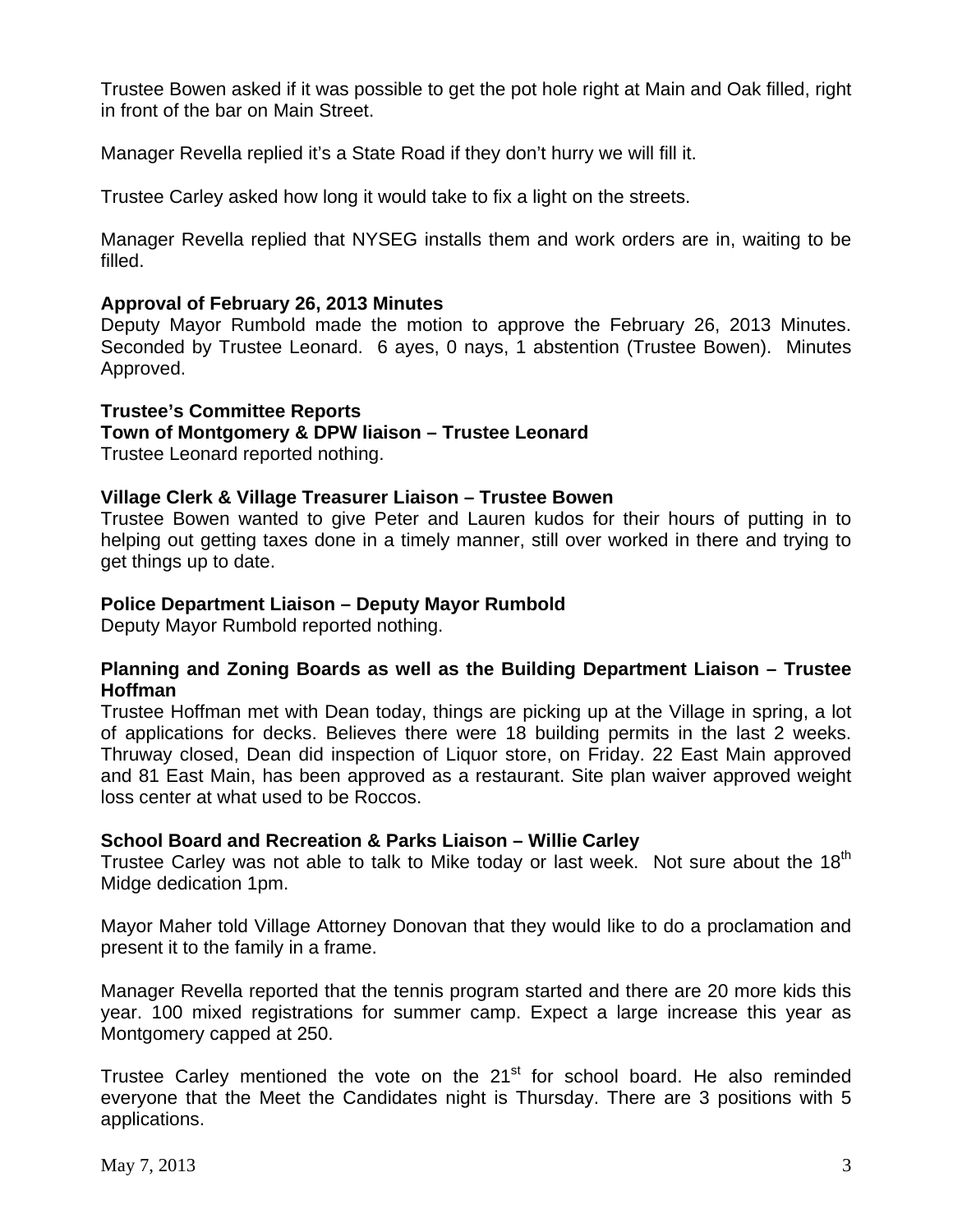# **Village Justice Department and Library Board Liaison - Trustee Mishk**

Trustee Mishk had nothing to report.

# **Public Comment on Business of the Board**

Mary Ellen Matise, 21 Clinton Street, asked if there was going to be a public hearing on refuse on tax bills for 2014-2015. She also asked if there had been a formalized idea put together yet as discussed from past meetings.

Manager Revella replied that that was what was requested.

Attorney Donovan stated that the code doesn't require setting a public hearing and we can make modifications from time to time.

Mary Ellen asked if the public will have any recourse once they get their tax bill.

Manager Revella responded that it will be June 2014, not for this year.

Becky Pearson, 167 Walnut Street, said she would rather pay every 3 months than on tax bill because some people can spread it out more.

Trustee Bowen said he understood and it's fine if somebody wants to do that. You know you have a bill; you don't have to bring it to the office, put it in your savings account. For the work that is being done inside the office by the staff, it takes up so much time to do on a quarterly basis.

Becky suggested that maybe we shouldn't be in the garbage business.

# **Action Items**

# **Introduction to Local Law 3 of 2013 – Tow Truck Policy**

Mayor Maher said that we have been in dialogue with the towing companies.

Manager Revella stated that Tommy's Towing has not responded, but all other companies have.

Mayor Maher said that looking at the great feedback, we have applied almost everything.

Manager Revella explained that we took all their comments into consideration came up with reasonable amounts.

Mayor Maher said that the numbers seem accurate.

Deputy Mayor Rumbold asked if we addressed winching fees.

Village Attorney Donovan said no, we have a 2 step process, an introductory LL to amend code to provide for the fees for licensing the tow truck operators and also establish the fees.

Deputy Mayor Rumbold asked if they can legislate the winching services.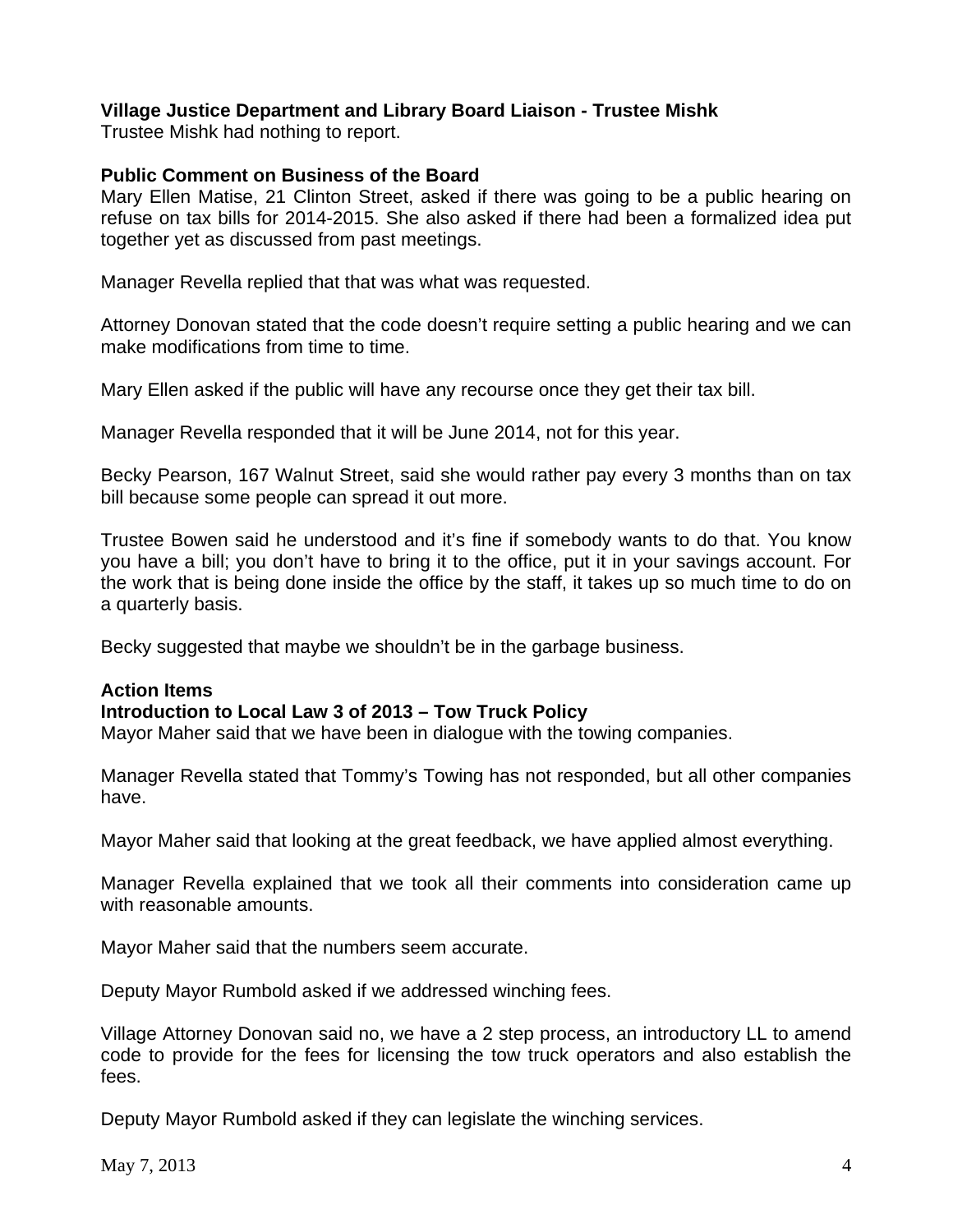Mayor Maher replied that he's not sure they can legislate that because that is their own policy.

Manager Revella stated that the hook up fees can't be more than what it is now.

Mayor Maher asked if we can prevent being gouged after already being charged the hook up fee.

Attorney Donovan said that we can set a fee. That the concept here is to have a public hearing to adopt the local law, have a set schedule of fees that you could amend from time to time without having a local law just adopt fee schedule and modify the fees.

Trustee Leonard made a motion to set a public hearing on Local Law Number 3 of 2013 – Tow Truck Policy for May 21, 2013 at 6:30pm or as soon thereafter as possible. Seconded by Trustee Hoffman. All ayes. Motion carried.

### **Resolution 41-12-13 Refuse on taxes**

Mayor Maher said all we have to do is adopt a resolution.

Deputy Mayor Rumbold asked if this was just for residential only.

Manager Revella answered yes.

Deputy Mayor Rumbold then asked how we would inform the residents.

Manager Revella replied that it's on this year's tax bills and that next year this charge will be on the bill. It will be in the paper and posted on website as well.

Trustee Mishk asked if it will be too costly to include in last bill

Manager Revella said it will be put on that bill as well.

Trustee Mishk made a motion to adopt Resolution 41-12-13 – Refuse on Taxes for the 2014-2015 Tax year. Seconded by Trustee Bowen. All ayes. Motion carried.

#### **Hearing Request – 47 Seely Street**

Jay Buchalski reported that there are 2 vehicles, a PT Cruiser and a Grand Cherokee not only abandoned, but with two tires flat. The notice was sent out on April 5<sup>th</sup> and on April 10<sup>th</sup> with no response.

Deputy Mayor Rumbold made a motion to set a hearing for May 21, 2013 at 6:30pm or as soon thereafter as possible for 47 Seely Street. Seconded by Trustee Hoffman. All ayes. Motion carried.

#### **Resolution 43-12-13 End of Year Budget Adjustments**

Peter presented the balance transfers for the Boards approval for the End of Year Budget Adjustments.

Trustee Bowen asked Peter if these adjustments were reviewed with auditors.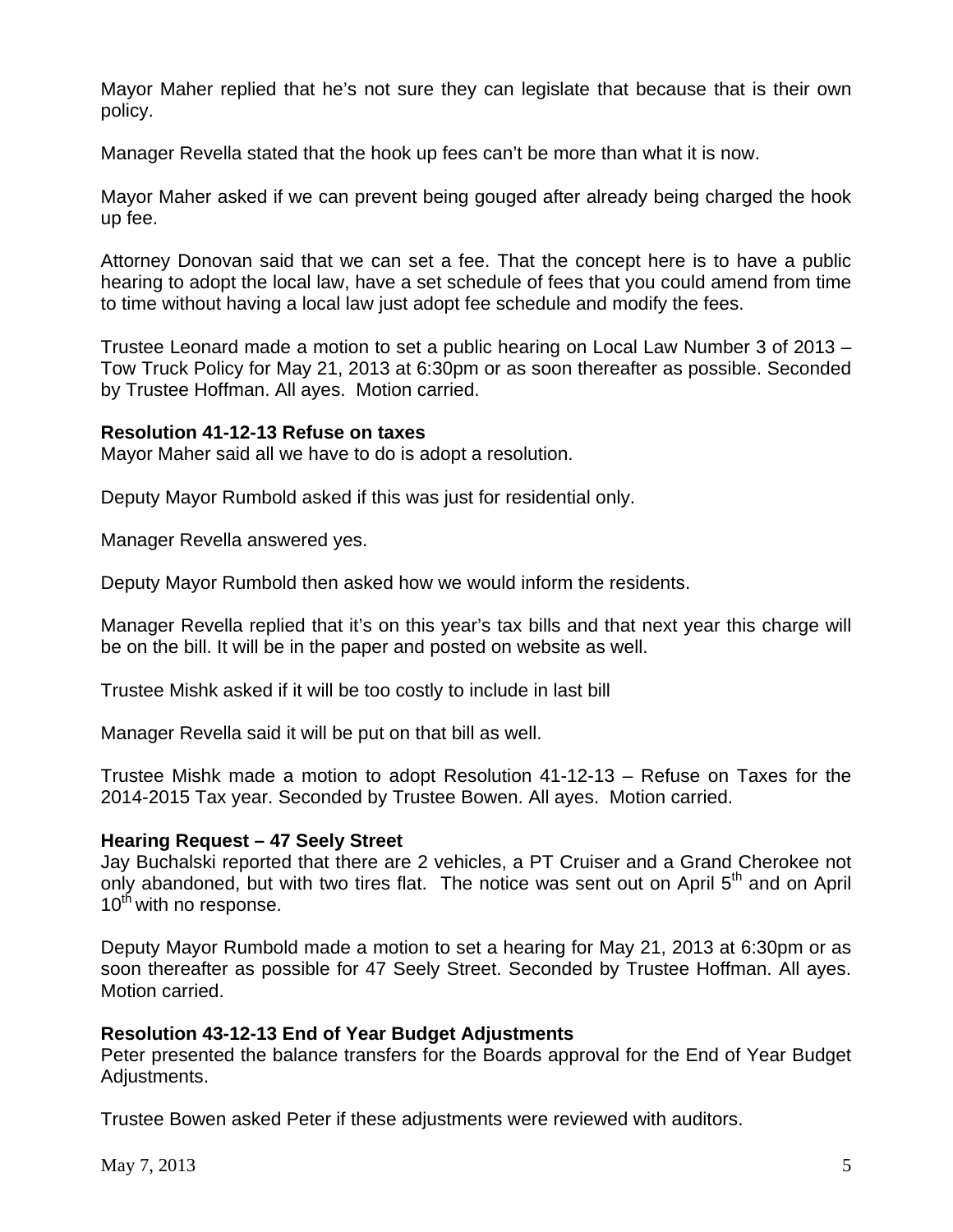Peter answered no, that they don't typically do that.

Deputy Mayor Rumbold asked Peter if he finds us doing a lot of budget transfers from lines into different lines during the fiscal year or are they steady.

Peter replied that he looked back at previous administrations and it comes up twice a year once in January and at the end of the year. We didn't do any at the January one so in effect we let it go until this point in time and now it's being addressed.

Trustee Bowen asked that with this dollar amount, understanding that it was only one budget transfer this year, what we have put in place to avoid this dollar amount with a budget transfer. It used to happen a whole lot but this is great that it is happening only one time. Are we putting anything in place to correct or send this out to other areas or departments to tell them? Because right now the budget is going into effect and if we budgeted correctly, understanding there will be play here and there, maybe there is something that is not being budgeted correctly if there is a big ticket number.

Peter said that that's why we projected it to the end of the year first before we requested the budget.

Manager Revella added that these numbers were taken into account before the budget.

Trustee Leonard commented that these numbers will be reflected in next year's budget for comparison.

Manager Revella said that actuals are given on the budget this year as it shows this taken into account.

Deputy Mayor Rumbold responded that technically the way that 15A works is once we adopt the budget to the Manager he can pluck money from anywhere as long as he doesn't exceed. She questioned how many transfers we did if this is it. In her opinion the board needs to know that this will happen. Or are we only aware that this is going to happen at the end of the year. Or are we keeping a tally.

Manager Revella answered yes we do.

Deputy Mayor Maher asked if it was reflected in monthly reports. There are variances but not broken down like this but she doesn't know what that is. Are we keeping track of this for bookkeeping purposes to see at the end of the year but nice to know which line items will happen.

Manager Revella told her it was in the following opening pages in the manager's report.

Deputy Mayor Rumbold asked if there is a specific variance as it's not broken down.

Peter responded no.

Deputy Mayor Rumbold replied that she will bet that the same lines are increasing each year.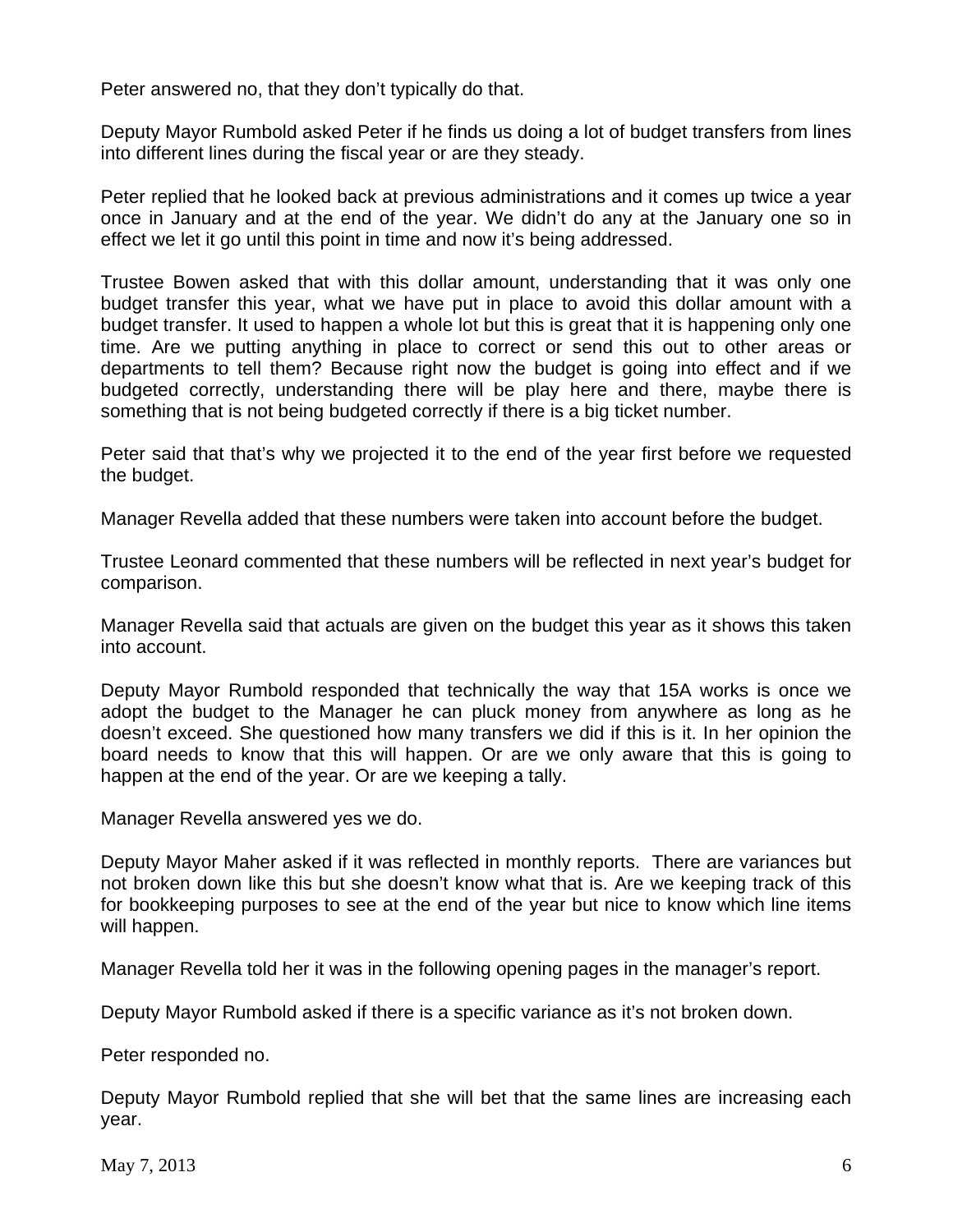Trustee Bowen stated that a monthly tally has been kept

Manager Revella said that when we get projections, that's how we know what's been over spent or under spent and we made those adjustments.

Peter said during the mid-year assessment we got a good feel if we are going to come out even or not. We were way ahead at that point. \$175 over budget but we thought we could manage it to come in under budget. If he thought they weren't going to make it, would have come to the Board earlier to change the plan.

Trustee Bowen asked if he sees it being a problem on a monthly basis to do a breakdown by department.

Peter responded that we are doing that in the numbers. Remember that the legal level of appropriations is to this level. Within a range of contractual service codes, you can have pluses or minuses

Trustee Bowen questioned if his system can spit out a monthly report or if it could be set up to do that.

Peter replied that he gives them a major object level to see contractual services.

Deputy Mayor Rumbold stated the lines on the budget to increase and decrease do not equal.

Manager Revella explained to add up all the "A"s together. \$227,000 in the first box is to the plus and then another \$64,000 plus in the next set of boxes. And the next line is even, the next line is even and the next line is a little off, it a balance of \$390,000 total on both sides.

Deputy Mayor Rumbold questioned when we see budget of decrease; those are the lines that were taken out of to go into budget of increase correct.

Manager Revella confirmed.

Deputy Mayor Rumbold questioned if we are over budget in building maintenance \$60,000, which we can take that \$60,000 and move it over to all those other codes.

Trustee Bowen explained that basically you have a lot of funding that is on the decrease side that you are taking out of a budget line you budgeted for. So, why are we budgeting so much that we have that money left over.

Manager Revella responded that sometimes you do know what a project is going to be. So if you have something that doesn't happen by June  $1<sup>st</sup>$ , all that money is gone after June 1<sup>st</sup> and the money becomes a surplus.

Trustee Bowen agreed but asked that with all the allocations that these folks are receiving, are we budgeting properly.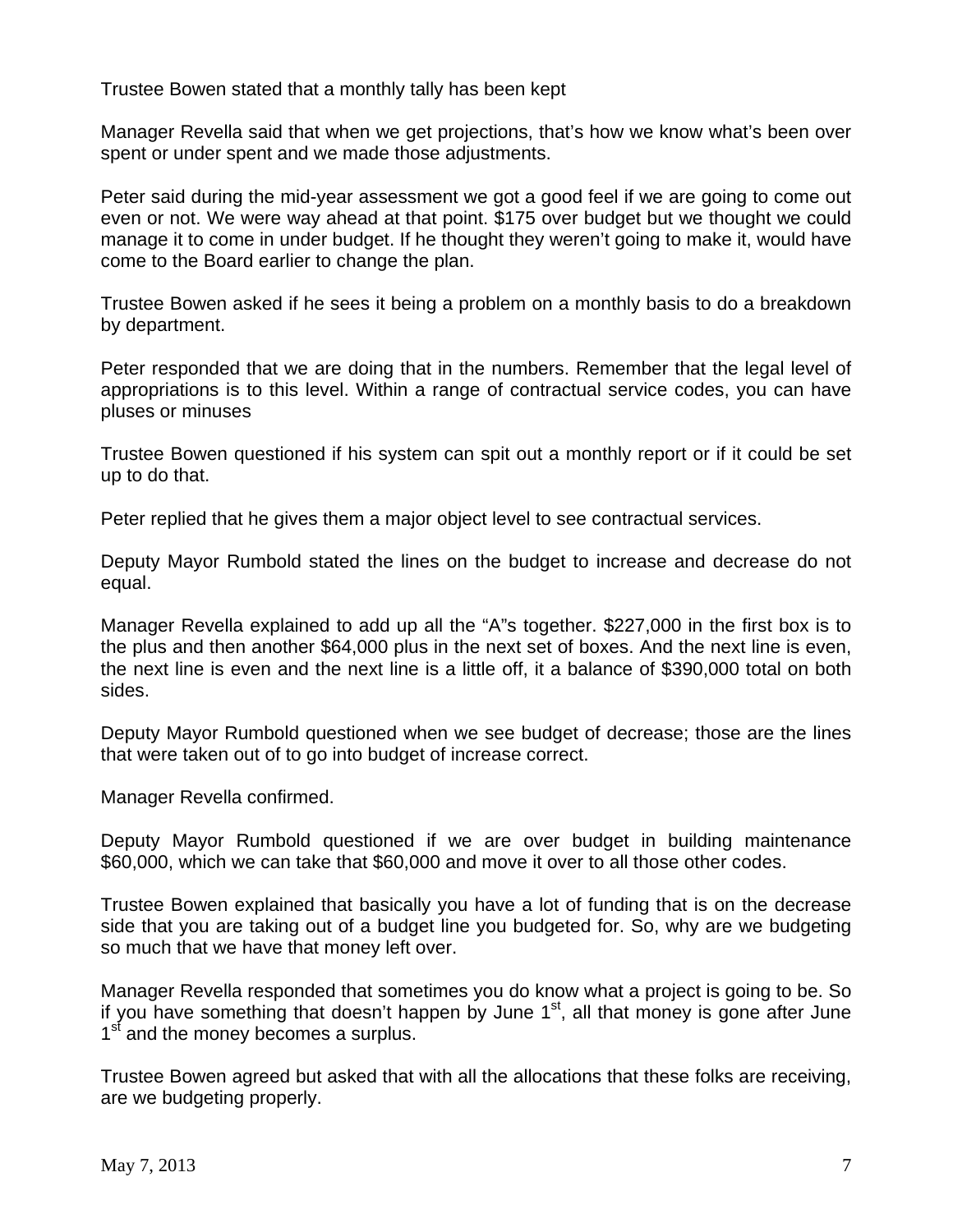Manager Revella gave an example that if we have an extra \$5,000 budget, we have lines of dilapidated equipment and we had two other bad troubles that happen to our trucks; we didn't expect this to happen until next year. So you don't really need to put that extra \$5,000 in those lines, but some of those other ones you do.

Mayor Maher stated that we went through that.

Manager Revella said that most of these numbers were in the projected budget numbers. We realized extra revenue, but that was mid-year and we couldn't have projected that.

Deputy Mayor Rumbold says she understands but her point is that because this happens, are we then encouraging overspending, people going outside their budgets.

Manager Revella said that once we realized we were going to have this excess and say that we have a problem we looked through the books so we move it there later as an example: Property maintenance, snow storms and lawn mowing, we got a lot of increases in parks revenue. The cost of employees offset that one being sent out to do their job. Campers are a projected increased this year.

Trustee Bowen explained that the only problem with that is some of the budget items should already have funding for and not be a transfer at the end of the year. He thinks Zumba and Aerobics classes or whatever should have been paying for it.

Peter replied that it is. There's \$28,000 in additional revenue to pay for it. There are increases in personnel salaries. \$30,000 in expenditure but also a \$28,000 in revenue. With a net of \$2,000.

Deputy Mayor Rumbold says that the theory is if you go under budget with your spending than that surplus can be turned back to the tax payers by using it to lower tax levy next year. Don't want them to think "Oh goodie we have this money".

Manager Revella said that we don't tell them that. There were some accounting things we did. We banked on 207C getting off. Your return will be this and that. Doesn't mean you have to spend the money.

Trustee Carley asked if we could get a monthly breakdown that's a little closer for a better assessment.

Manager Revella replied that we have bi-weekly reports from Peter and monthly cash reports.

Deputy Mayor Rumbold commented that one is very ambiguous.

Trustee Bowen asked if there were any incentives for any department, by law to stay within their budget.

Attorney Donovan answered no and that the budget needs to be balanced.

Trustee Bowen said that that's why you don't want budget transfers at the end of the year.

 $\text{May } 7, 2013$  8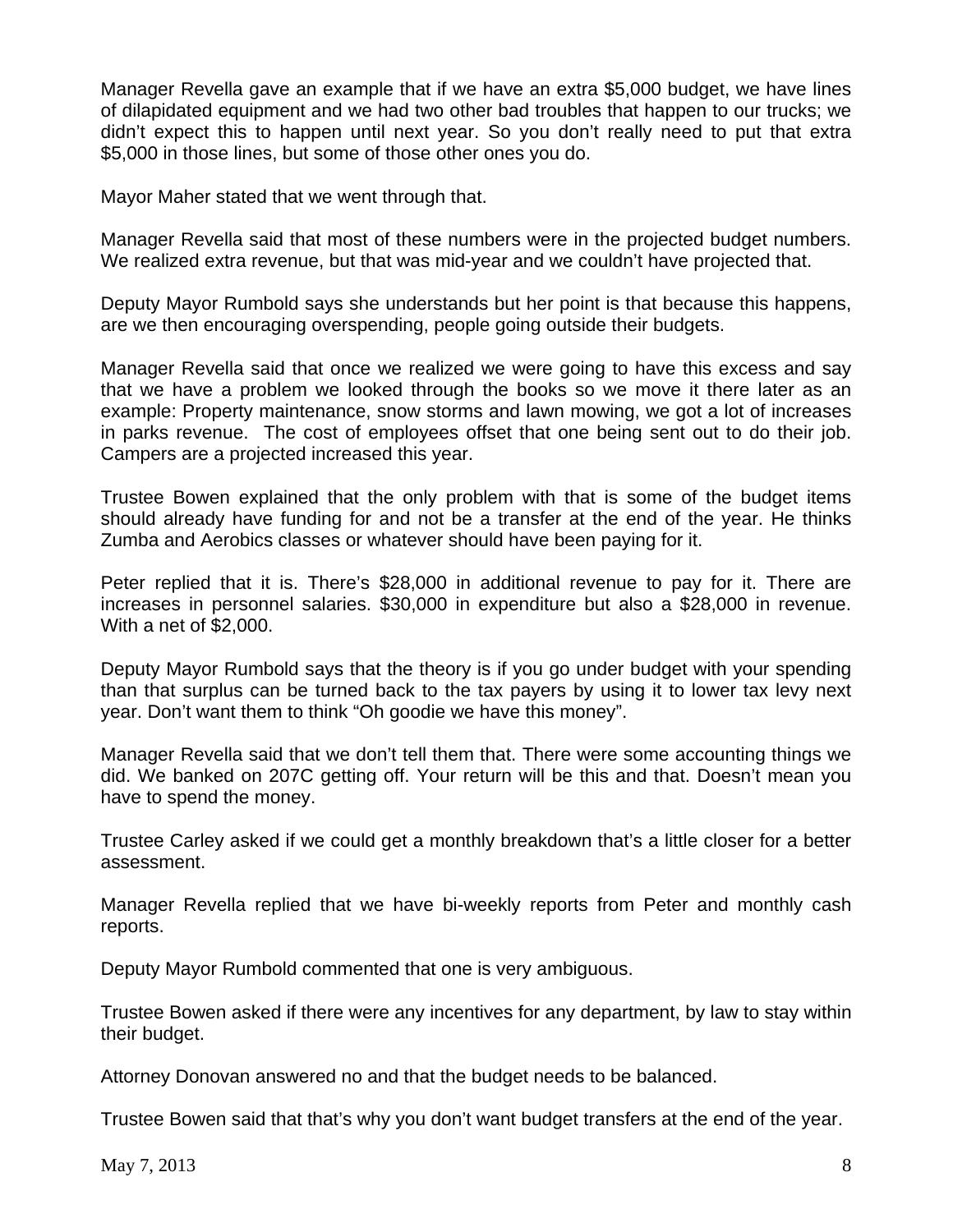Trustee Bowen made a motion to approve Resolution 43-12-13 End of Year Budget Adjustments. Seconded by Trustee Hoffman. All ayes. Motion carried.

# **Tax Warrant**

Trustee Leonard said he wanted to point out that the unpaid refuse of \$121,000 speaks for itself that they should be put on the tax bills.

Deputy Mayor Rumbold said that the water and sewer should be added also. Asked if turning the water and services off made any difference

Peter said that last year it made a difference of \$220,000 and this year it's up. The year before we threatened and this time we turned off a bunch.

Manager Revella stated in fall, a shut off notice was sent that if they didn't make any payments, they would be shut off. Others made the payments. Since that time, other people made more bills and not paid yet since then.

Trustee Leonard asked Manager Revella if the large water bills that were discovered, are still going through the pay off.

Manager Revella answered that some are and if not are being taxed now.

Deputy Mayor Rumbold says it's really difficult for water and sewer to function during the year. We had to borrow from general fund and pay it back a few times. It's got to be difficult to function with that much in arrears. What is the answer?

Manager Revella responded to keep sending shut off notices. It's hard to do that because we need someone out there to shut them off. Guys are out there trying to fix repairs/breaks and trying to put meters in. It's takes a lot of time to shut them off. Some with shut off notices couldn't be shut off and are working on going back to dig up the boxes to be able to shut them off the next time. And some don't have boxes.

Deputy Mayor Rumbold asked if we have bonds out and raise sewer rates, then why should everyone suffer if money was where it belonged.

Manager Revella replied that this money shows as revenue to raise a rate on our balance sheet that isn't paid because it's been billed not received, that's a cash flow thing. We are making our payments and catching our bills so it's not that we are not able to do. Cash flow is a problem but our balance sheets are still showing we are close. We can justify this because we didn't collect it; it's too much expenditure, not that we aren't collecting money.

Mayor Maher asked if it was the same plan of action or a main power issue.

Manager Revella said yes, we tried as many things as we can to force the shut off.

Trustee Hoffman asked if it was difficult to shut off, can we get the health department involved.

May 7, 2013 9 Manager Revella replied that it is a big notice issue. We can't just go through and turn off someone's water.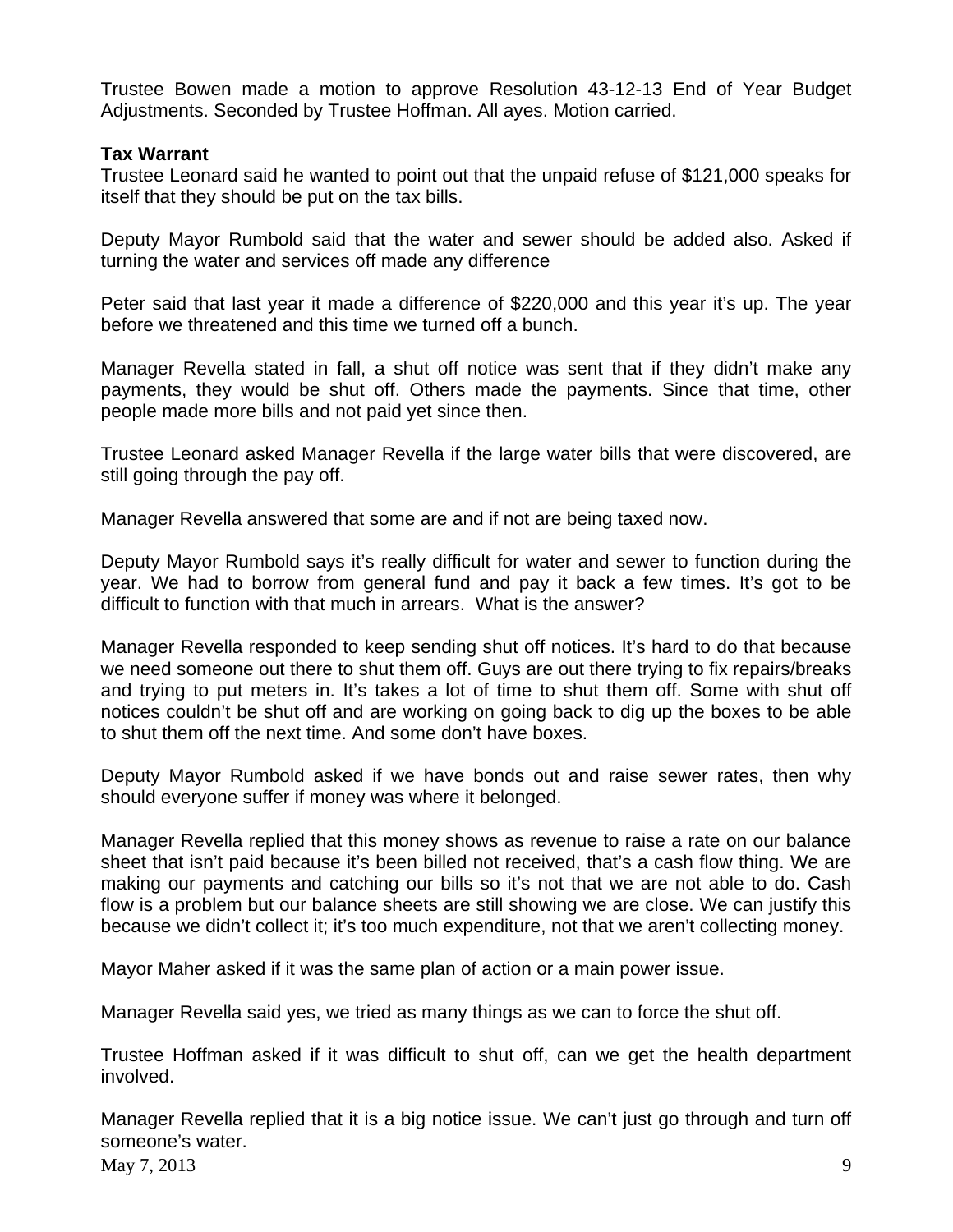Trustee Mishk made a motion to approve the 2013-2014 Tax Warrant as presented. Seconded by Deputy Mayor Rumbold. All ayes. Motion carried.

### **Resolution 42-12-13 Subordination Agreement**

Manager Revella said this person has a Village loan through the HUD program and they are trying to refinance. Have to re-segregate to make it a secondary. The debt to value ratio is good and income rate is good.

Attorney Donovan advised we are also taking a letter, no cash out refinance, so we're in the same debt position just getting a rate reduced on the primary mortgage.

Trustee Bowen made a motion to approve Resolution 42-12-13 Subordination Agreement. Seconded by Trustee Carley. All Ayes. Motion Carried.

# **Discussion Items**

#### **Comprehensive Plan Zoning Changes**

Mayor Maher said Manager Revella has identified those specific locations to be changed as a Board.

Manager Revella stated that they're going to get the list of those changes and show the map that shows the areas that need to be changed. Most are minor; the big one we talked about is changing a zone to R5 for multi-family by the bridge up through Orchard all the way to Pine; R5 is a single family residential. This is what is actually there right now as opposed to what the zone allows. There have been a couple inconsistencies where a property is zoned 2 different things. Where its a single family, the front of the house is zoned one thing and the back of the house is zoned another which doesn't make sense. All in one zone won't change anything, all the uses are still allowed and they won't be nonconforming. 2 other town houses in the Village but are zoned RM. It would just make sense to change them to conform to the law; Winding Brook Town Houses, and Northgate Drive/Ivy Hill area.

Mayor Maher asked if there was no zoning change prepared for Edmunds Lane.

Manager Revella replied that the only one we talked about was splitting the zone and making it all one zone. And the other OLI or adjoining zone OLI

Trustee Carley asked if the only way that could change is petition of the board.

Mayor Maher said it is not included by this Board. He said the next step is to put together in a form a list/maps etc. and take steps from there.

#### **ILL 4 of 2013 – Going out of Business**

Manager Revella said the NYS law requires us to do this but we don't have a law on our own books.

Attorney Donovan replied that the idea is to regulate going out of business sales. They would apply to the municipality then you apply to the Village Clerk who has a form. We don't need a local law; we can prepare a form if that happens again. If someone has a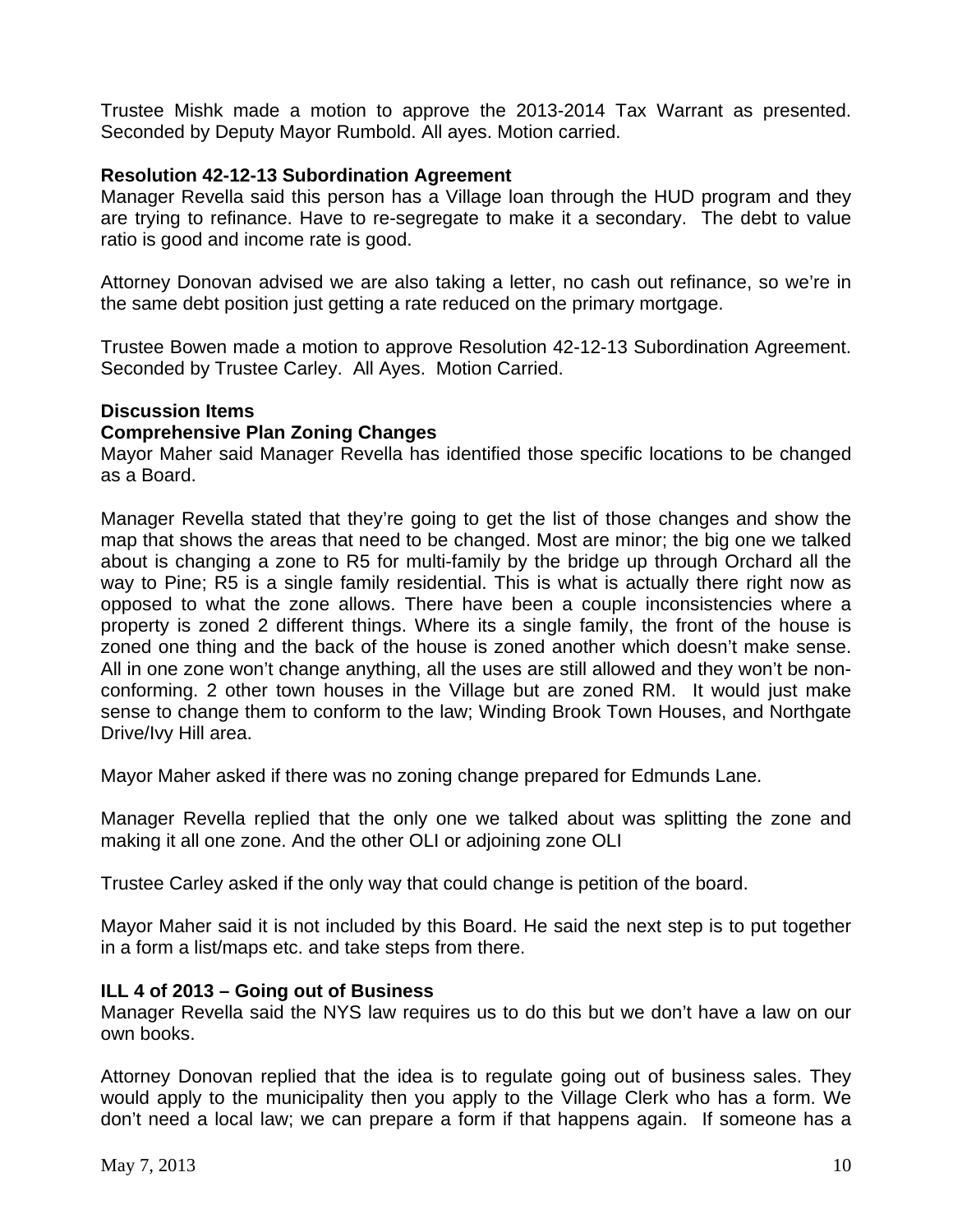going out of business sale and pay fee and then get their money back when it's finished. The idea is to regulate for consumer, to protect them from going out of business forever.

Manager Revella said basically they are required to give you an inventory included in the sale.

Mayor Maher said that it keeps in line with the state. Only concern was the amount that they have to pay.

Manager Revella said that the state dictates that.

Trustee Hoffman asked what the rationale behind the refund was.

Manager Revella replied so that they actually went out of business and not just ongoing.

Attorney Donovan said that there is no local law, but need an application form. And he can perform that and go forward with that in packet.

#### **Public Comment**

Jessica Metzger, 4 Gracewood Court, thanked our new council; it's like a breath of fresh air and pleasure having you. When it comes to budgeting, its hard with a Village which is a living thing so many things that happen day in and day out. Natural disaster affects almost every department in the Village and it would be hard to say what will happen. Don't know what money you can have, would love to see a posting of what is exactly spent instead of variances. Just a comment for folks who were not here 3 years ago; it was decided to take the full time clerk position and make it a part time and hire an assistant to the Village Manager done as part of a retirement incentive and supposed to get money or something from the state. We have a grossly understaffed Village Hall because of this process. Now you have FT clerk in position and she's glad to see. Refuse is taxing on the staff to bill quarterly. If there are not enough people there to do it then consider hiring someone to do that. She doesn't want to hear that there is too much work at the Village Hall and then purposely cut the staff and have an assistant and a FT clerk again. Suggested to those who weren't here 3 years ago to read the minutes and know what happened during that time period.

Becky Pearson, 167 Walnut Street, asked what community group is using Olley Park for baseball and why.

Manager Revella answered that any community group that wants to use the park are allowed to with proper insurance.

Becky questioned if there was no room at Bradley Park to put the kids.

Deputy Mayor Rumbold asked if this was an organized game.

Becky asked if it was just practices or games.

Mayor Maher said to his knowledge was they were just practices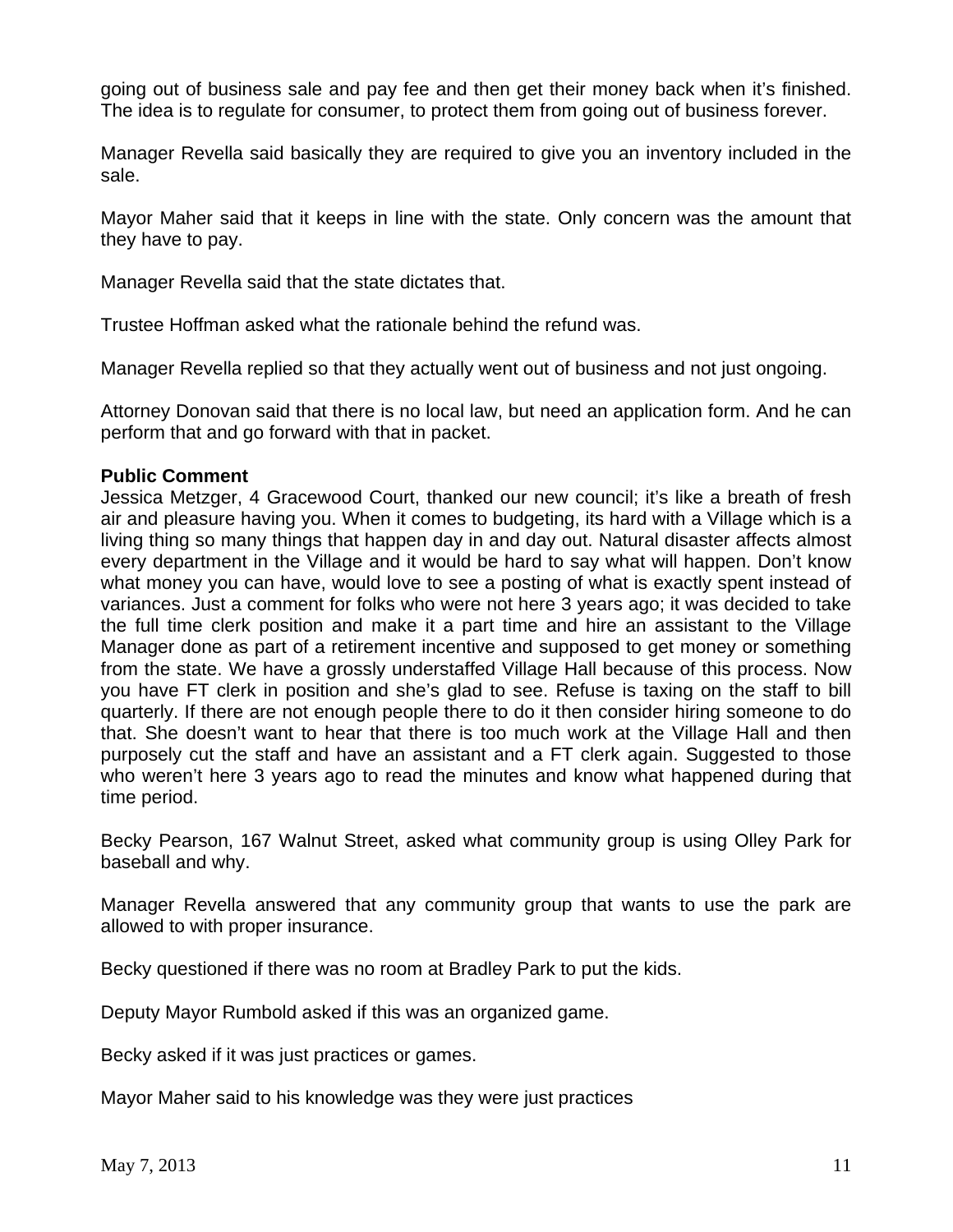Becky responded that they were down at the bottom and now they're up at the top. She is not against any children playing at the park during games.

Manager Revella said if there are 5 games going on and there are other teams that want to practice, where do they go?

Mayor Maher said that he had a couple of parents going down there asking about it.

Trustee Carley asked if it organized or not

Mayor Maher said no, just practice not games.

Becky said years ago there were practices and games at Bradley, all in one place

Deputy Mayor Rumbold said years ago they didn't have 2 large groups.

Mayor Maher said now we have 2 large groups playing simultaneously.

Trustee Carley stated he would get more information.

Becky asked if the willow trees were cut down.

Manager Revella said last year yes.

Becky said that in the packet for open government, the only thing not in the packet that shouldn't be is anything confidential. But other things for the public to read that should have been in this packet such as tow truck policy etc. are not in there.

Manager Revella said she was correct.

Becky questioned the budget transfers. How much surplus did we use this year and how much are we projecting to use next year.

Manager Revella projected \$170,000 next year.

Becky asked if it was from cutting services or not raising taxes and how much is left.

Manager Revella said correct and a lot is left, \$330,000.

Becky asked if we will have surplus at end of the year.

Manager Revella said it's been going up every year. Depends on how much we spend and take in. It went up this year a lot so we could use it.

Mayor Maher said we have been spending more wisely and finding ways to save.

Becky reminded everyone that Arbor Day is Thursday.

May 7, 2013 12 Manager Revella stated they would be replanting trees at Olley Park for Rose Oliva and John Howland as his initial tree died.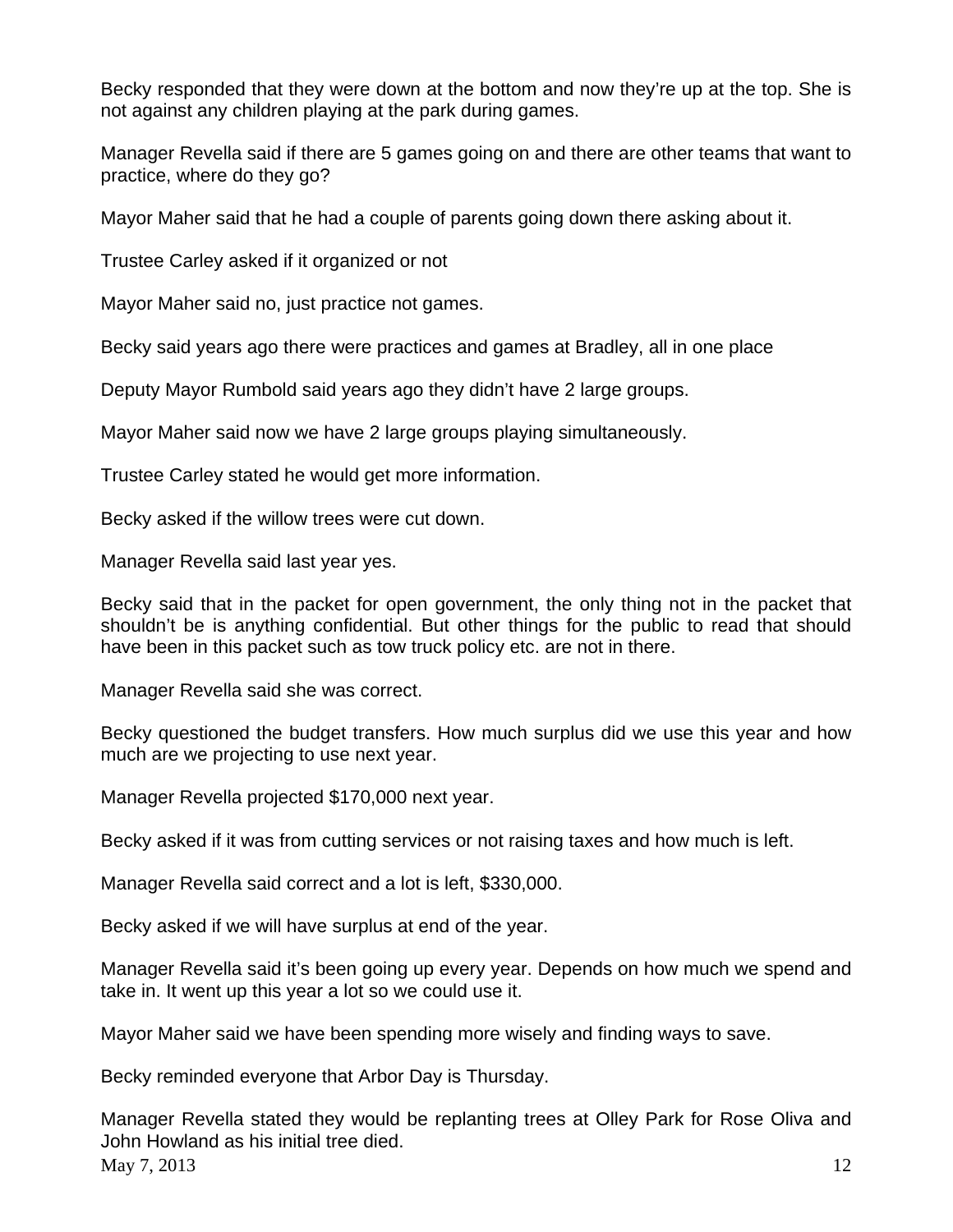Brian Sebring, 84 East Avenue, 35-37 North Montgomery Street what is up with that?

Trustee Hoffman said the structural engineer has to do an evaluation on that. .

Brian thought it was going to be tore down but sees a for sale sign.

Manager Revella said it depends on what the report says from the engineer.

Brian asked about the Hess station, not sure if they have the power to do it but think about putting a chain up across the whole front of the property because you will have squatters there. If a car breaks down and then stays in there what recourse do you have since it's private property.

Manager Revella said we have permission to go on the property.

Mayor Maher said it's a good point to think about thank you.

Brian said easier to stop it now than 6 months from now.

Mary Ellen Matise, 21 Clinton Street, hopes the Board will do a good job notifying public about garbage paying quarterly to save up for next year because they'd have to save double to put in bank to put in the 2014-2015. Will be a hardship for some people. Information passed around about a grant application for historical markers and think it would be nice if we applied for the NY Knife Company. Easy application and we can put a nice blue sign over there.

Brenda Adams, 31 Valley Ave, commented that the street sweeper went down the street and did a great job. She asked a few years ago, if we can post when they will come through as far as parking rules because the sweepers can't do the places where folks are parked. Lots of parking so the energy is being used but can only do the areas where no one is parked. She suggested a little sign and no parking on the street for the street sweepers.

Oscar Allyene, Edmunds Lane, last meeting they had discussion about Edmunds Lane proposed project and last week he received a letter from the applicant to his home. He was the one standing there not his wife. The applicant was requesting that he call his office to meet to discuss the applications. Is this customary? It may be perceived as intimidation. Not saying that but he feels he shouldn't be singled out for making comments at that level of communication.

# **Payment of the Audited Bills**

Deputy Mayor Rumbold made the motion to pay the audited bills. Seconded by Trustee Hoffman. All ayes. Motion carried.

#### **Correspondence - none**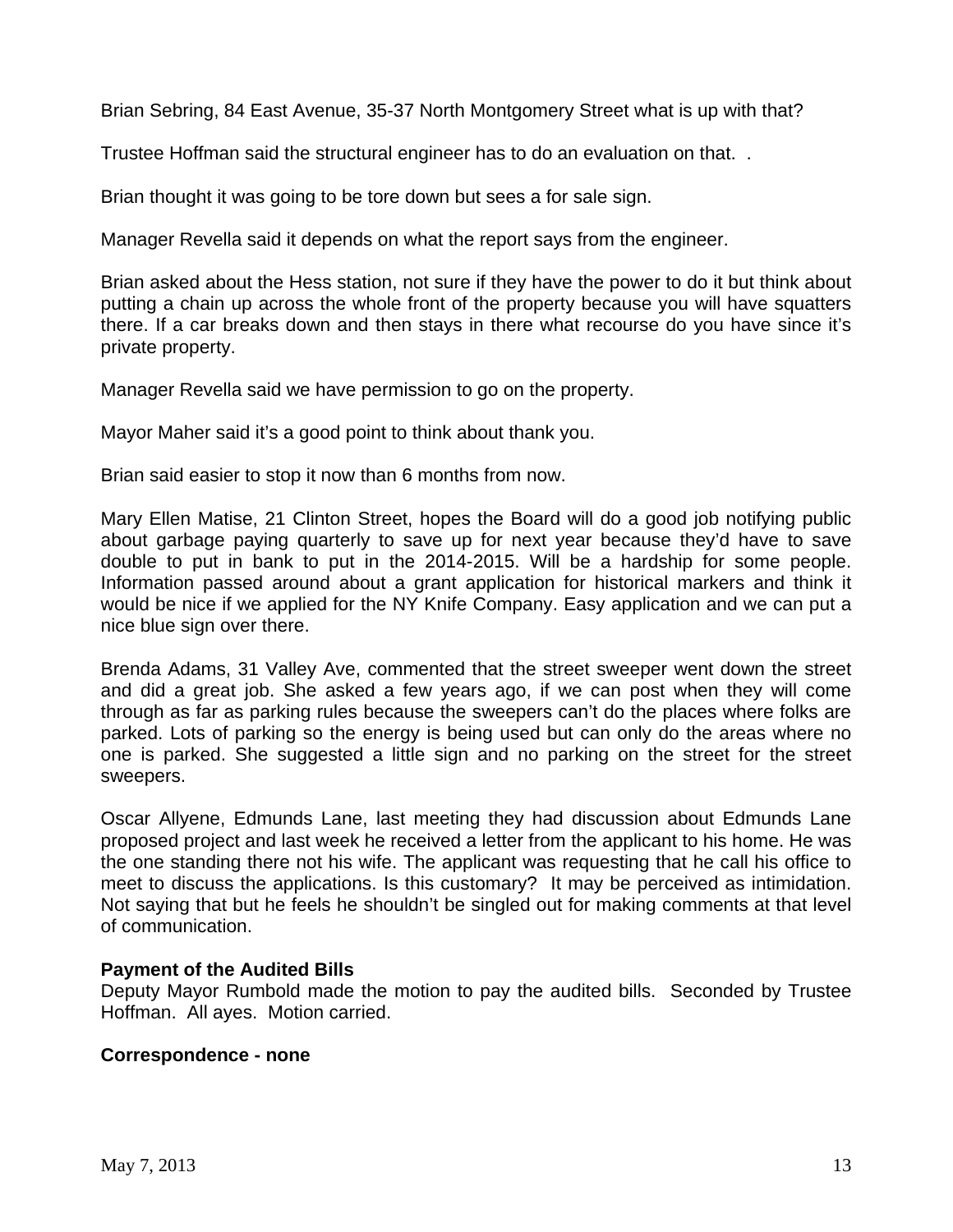### **Miscellaneous Comments from the Board of Trustees**

Trustee Carley reported that he asked Recreation Coordinator why practices are being held at Olley Park as opposed to Bradley Park and he was told it was Orange County Cal Ripken and their additional practices.

Trustee Leonard said the Buddhist event was wonderful, food was excellent, good community relations effort.

Trustee Bowen, tax warrant for refuse \$121,352 not collected. Those folks need help in organizing how they can pay their bills, he'd be happy to help them. We don't have that in our budget, going to the state to get that. As far as he's concerned, people need to step up to the plate.

Deputy Mayor Rumbold said Historical Society Tea was great this past weekend. A lot of Villagers and a lot of people not from the Village came. She is concerned about people walking their dogs in Village, again, Orchard Street parking lot with no baggies and not cleaning up after their dogs. Maybe put something on Channel 23. Have a shovel in back of her office and will clean in front of her office a couple times a month. Been outside and see people walk and stop, let their dog do what they do and keep walking.

Trustee Hoffman requested the Ethics Code to be discussed at the next meeting.

Trustee Mishk wanted to thank PD for informative report, we had an eye opener.

Deputy Mayor Rumbold stated they are still working on the software to tweak it.

Manager Revella said yeah, some things are not being included in the reports and he will check on those.

### **Executive Session – Personnel – Finance, CSEA Negotiations, and PBA Negotiations, and Litigation.**

Deputy Mayor Rumbold moved to go into Executive Session to discuss the employment history of a particular person, CSEA Negotiations, PBA Negotiations, and Litigation. Seconded by Trustee Carley. All ayes. Motion carried

#### **Reconvene**

Deputy Mayor Rumbold moved to reconvene the regular meeting. Seconded by Trustee Mishk. All ayes. Motion carried.

Manager Revella announced the appointment of Faith Piatt and Greg Raymondo both as alternates to the Zoning Board of Appeals. He also announce that the Ground Water Guardian application is ok to submit our entry form.

#### **Adjournment**

Deputy Mayor Rumbold moved to adjourn. Seconded by Trustee Leonard. All ayes. Meeting adjourned.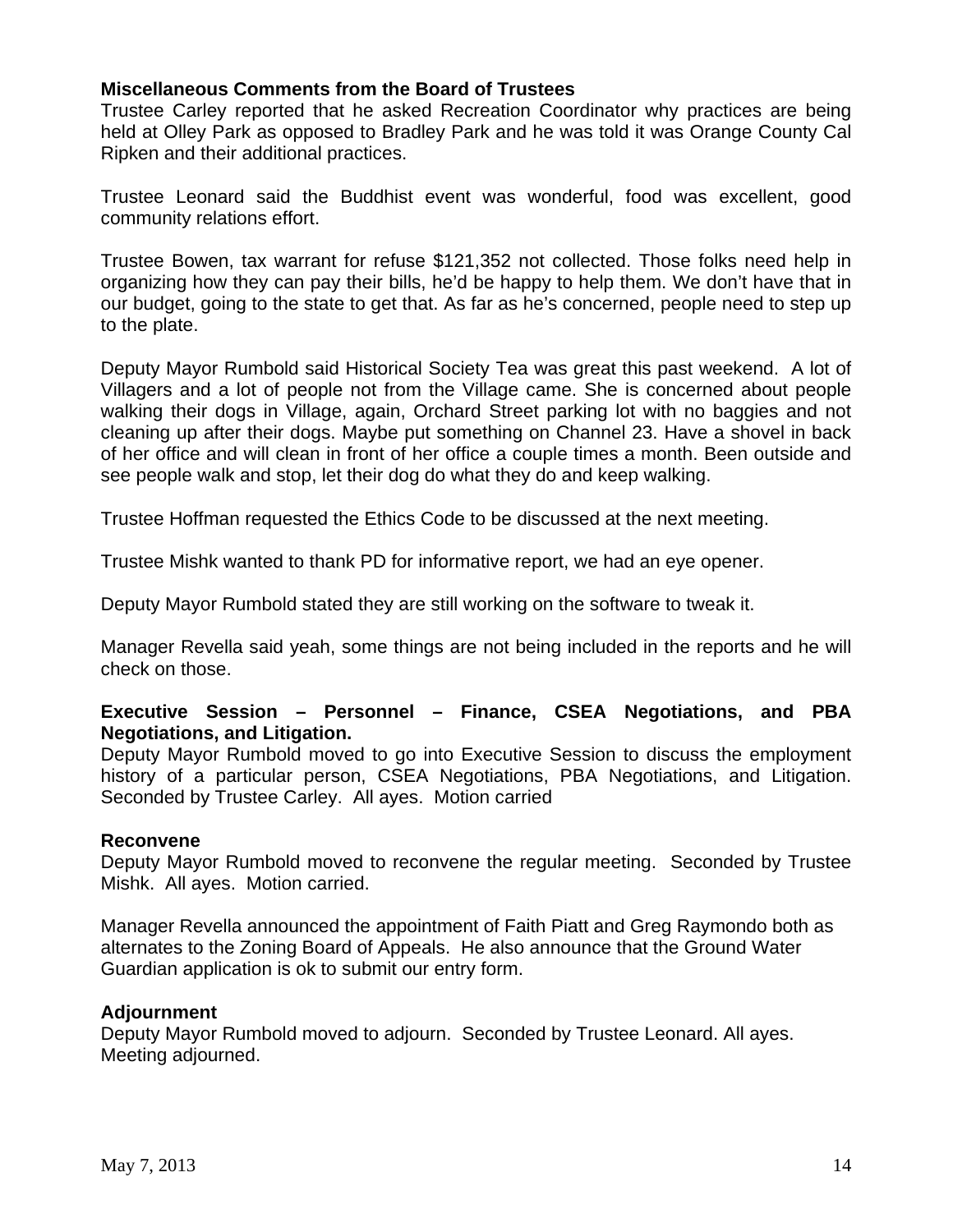### **Village of Walden Board of Trustees Regular Meeting May 7, 2013 Motions & Resolutions**

### **Approval of February 26, 2013 Minutes**

Deputy Mayor Rumbold made the motion to approve the February 26, 2013 Minutes. Seconded by Trustee Leonard. 6 ayes, 0 nays, 1 abstention (Trustee Bowen). Minutes Approved**.** 

#### **ILL #3 Tow Truck Policy**

Trustee Leonard made a motion to set a public hearing on Local Law Number 3 of 2013 – Tow Truck Policy for May 21, 2013 at 6:30pm or as soon thereafter as possible. Seconded by Trustee Hoffman. All ayes. Motion carried.

#### **Resolution 41-12-13: Refuse on Taxes**

Trustee Mishk made a motion to adopt Resolution 41-12-13 – Refuse on Taxes for the 2014-2015 Tax year. Seconded by Trustee Bowen. All ayes. Motion carried.

#### **Hearing Request – 47 Seely Street**

Deputy Mayor Rumbold made a motion to set a hearing for May 21, 2013 at 6:30pm or as soon thereafter as possible for 47 Seely Street. Seconded by Trustee Hoffman. All ayes. Motion carried.

#### **Resolution 43-12-13 End of Year Budget Adjustments**

Trustee Bowen made a motion to approve Resolution 43-12-13 End of Year Budget Adjustments. Seconded by Trustee Hoffman. All ayes. Motion carried.

#### **Tax Warrant**

Trustee Mishk made a motion to approve the 2013-2014 Tax Warrant as presented. Seconded by Deputy Mayor Rumbold. All ayes. Motion carried.

#### **Resolution 42-12-13 Subordination Agreement**

Trustee Bowen made a motion to approve Resolution 42-12-13 Subordination Agreement. Seconded by Trustee Carley. All Ayes. Motion Carried.

#### **Payment of the Audited Bills**

Deputy Mayor Rumbold made the motion to pay the audited bills. Seconded by Trustee Hoffman. All ayes. Motion carried.

### **Executive Session – Personnel – Finance, CSEA Negotiations, and PBA Negotiations, and Litigation.**

Deputy Mayor Rumbold moved to go into Executive Session to discuss the employment history of a particular person, CSEA Negotiations, PBA Negotiations, and Litigation. Seconded by Trustee Carley. All ayes. Motion carried

#### **Reconvene**

Deputy Mayor Rumbold moved to reconvene the regular meeting. Seconded by Trustee Mishk. All ayes. Motion carried.